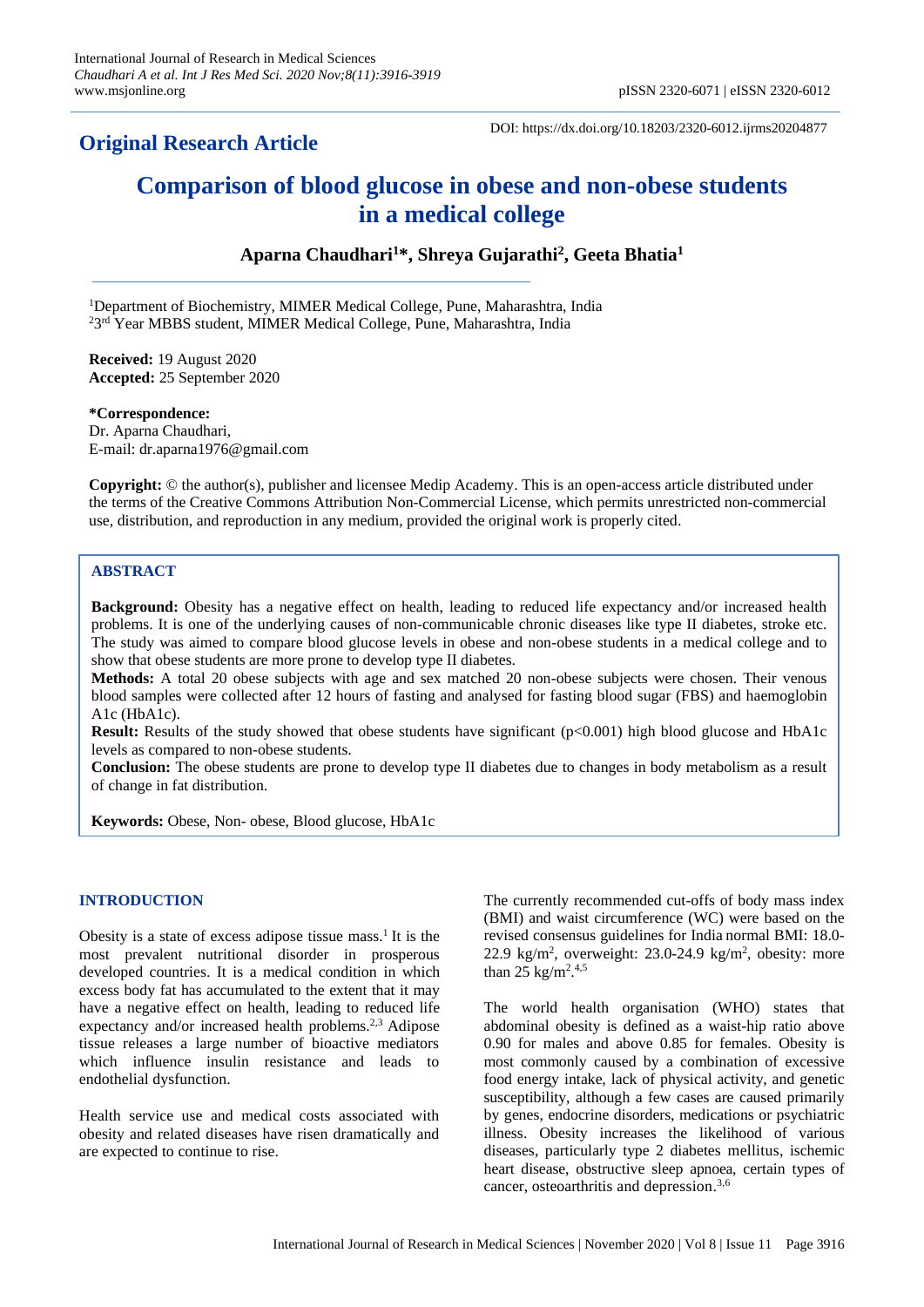There is a seven times greater risk of diabetes in obese people compared to those of healthy weight. <sup>4</sup> HbA1c (glycated haemoglobin) is the predominant form of haemoglobin and it reflects the patient's glycaemic status over previous 3 months as compared to sugar which reflects status over 24 hours. <sup>7</sup> HbA1c predicts the risk for the development of diabetic complications in diabetic patients and may be suggested as diagnostic criteria that detects more diabetes and pre-diabetes cases than fasting glucose or oral glucose tolerance test (OGTT).<sup>8</sup> Hyperinsulinemia and insulin resistance are pervasive features of obesity, increasing with weight gain and diminishing with weight loss. 9 Increase in blood glucose is associated with lipid biosynthesis (lipogenesis) and hence, an increase in weight. Since BMI is proportional to weight from its standard formula, it is therefore expected that factors such as blood glucose which influence weight will ultimately affect BMI. 10

The factors contributing to obesity, stress seems to be particularly important as stressful condition leads to irregularity in diet, lack of exercise and addiction, each being considered independent factors leading to obesity.<sup>11</sup> Medical education is stressful throughout the course. The amount of material to be absorbed, social isolation, pressure of examination, discrepancies between expectation and reality all can be anticipated to bring psychological stress. 12

A high caloric diet coupled with a sedentary lifestyle are the major contributing factors in development of the insulin resistance. <sup>13</sup> Medical students are exposed to various factors, known, unknown for overweight/obesity. <sup>14</sup> Hence, this study was planned to assess levels of blood glucose in obese students.

#### **METHODS**

A case control study was conducted at central clinical laboratory, MIMER medical college Talegaon and Dr. Bhausaheb Sardesai rural hospital Talegaon Dabhade (Tertiary care). The study is approved by institutional ethical committee, MIMER medical college. Informed consent from all the subjects enrolled in the study was obtained.

The study included cases which were apparently healthy obese (BMI  $>30 \text{ kg/m}^2$ ) students not suffering from any major illness, and ccontrol which were age and sex matched normal students selected randomly. Individuals with diseases like diabetes mellitus, hypertension and thyroid disorders were excluded.

Fasting venous 5 ml sample was collected from all subjects in fluoride and EDTA bulb for estimation of fasting blood glucose and HbA1c level respectively. All samples were processed in Central Clinical Laboratory of BSRH Talegaon.

Anthropometric measurements, detailed history and biochemical parameters were assessed for all the subjects. Measurements were taken without the subjects wearing shoes or heavy clothing and according to the revised consensus guidelines. BMI was calculated using the formula, weight in kilograms divided by height in meters squared  $(kg/m<sup>2</sup>)$ . The WC was measured using non stretchable flexible tape in horizontal position, just above the iliac crest, at the end of normal expiration, in fasting state, with the subject standing erect and looking straight forward and observer sitting in front of the subject. The hip circumference was also measured and the waist:hip ratio was calculated by dividing waist circumference by hip circumference.

Blood glucose was done by GOD-POD method.<sup>15</sup> HbA1c estimation by Immunoturbidometric method.<sup>16</sup>

#### *Statistical analysis*

The data was collected and arranged in tables using Microsoft excel 2010. The biochemical data was expressed as mean  $\pm$  SD. Significance was analysed using student 't' test. Correlations of HbA1c, FBS level with BMI were calculated by Pearson correlation test.

## **RESULTS**

Table 1 shows mean values of BMI, waist:hip ratio, FBS level and HbA1C. There was a significant result  $(p<0.05)$ seen in FBS level and HbA1c in cases.

Bar diagram 1 and 2 shows significant increase in FBS level and HbA1c in obese students respectively.

Table 2 shows positive correlation of BMI with FBS level and HbA1c in obese students (cases) which is significant ( $p<0.05$ ), however it was not significant in nonobese students (controls).



**Figure 1: Comparison of FBS in obese and non-obese students.**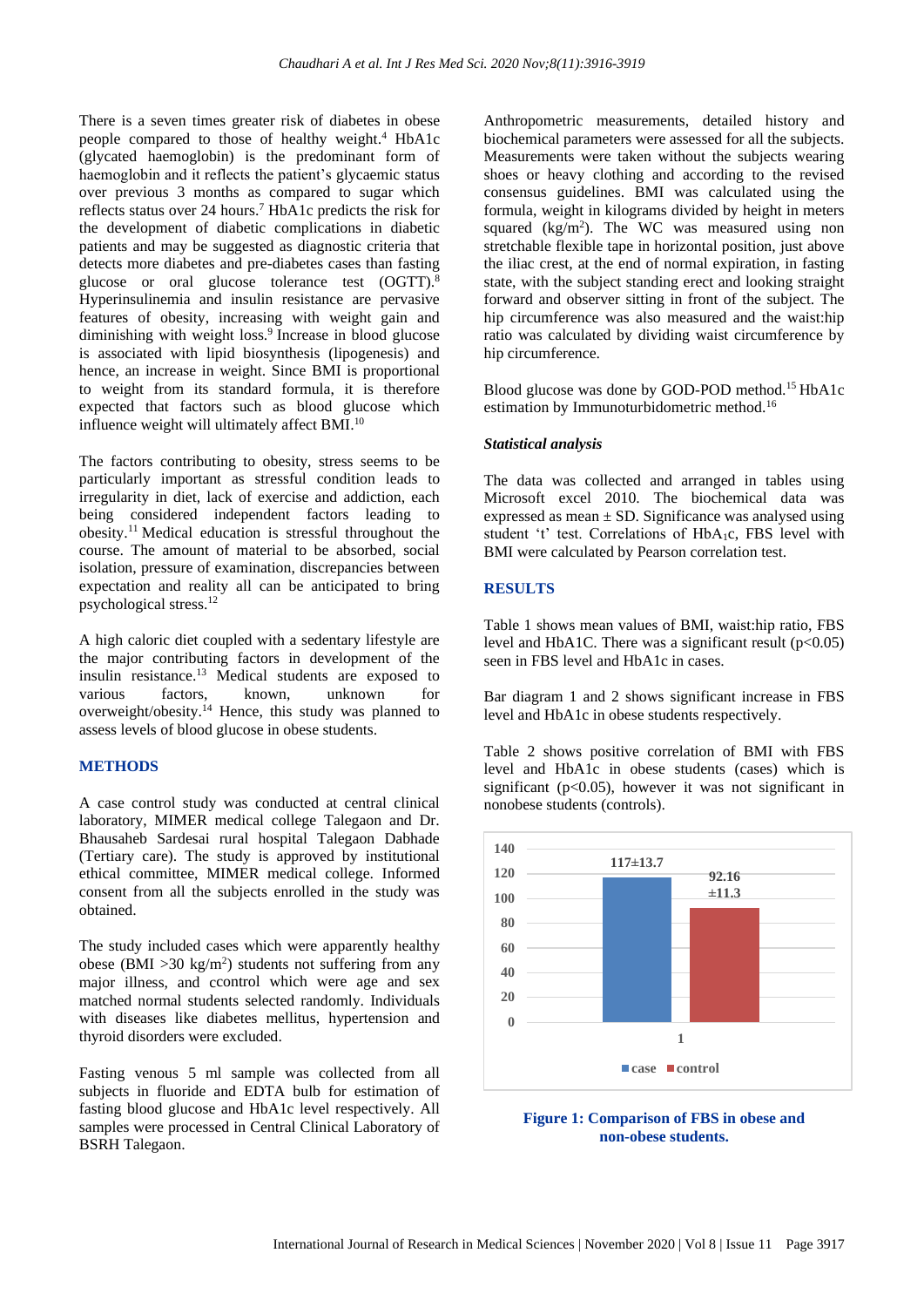| <b>Parameters</b>      | <b>Obese students (cases)</b> | <b>Non-obese students (controls)</b> | P value  |
|------------------------|-------------------------------|--------------------------------------|----------|
| <b>BMI</b> ( $kg/m2$ ) | $31.68 \pm 1.63$              | $20.51 \pm 1.17$                     | $0.001*$ |
| Waist:hip ratio        | 0.940.15                      | $0.82 \pm 0.05$                      | $0.001*$ |
| $FBS$ level $(mg/dL)$  | $117+13.76$                   | $92.16 \pm 11.39$                    | $0.001*$ |
| HbA1c $(gm/\%)$        | $6.03 \pm 0.62$               | $4.63 \pm 0.61$                      | $0.001*$ |

#### **Table 1: Mean values of BMI, waist:hip ratio, FBS level and HbA1c.**

(\*significant at p<0.05)

### **Table 2: Correlation of BMI with FBS level and HbA1c in obese students (cases).**

| <b>Variables</b>             | <b>R</b> value | P value  |  |
|------------------------------|----------------|----------|--|
| $FBS$ level $(mg/dL)$        | 0.70           | $0.001*$ |  |
| HbA1c $(gm/\%)$              | 0.71           | $0.001*$ |  |
| (*significant at $p<0.05$ ). |                |          |  |



## **Figure 2: Comparison of HbA1c in obese and nonobese students.**

#### **DISCUSSION**

Obesity and its related health problems like diabetes are major health problems in India. As diabetes affects individuals in the prime of their lives there is a need to take preventive measures against the cause or risk factors.

The increase in the incidence and prevalence of type 2 diabetes over the past few decades is due to obesity reaching to epidemic proportions. <sup>4</sup> Obesity is thought to change body's metabolism. These changes cause to release fat molecules from adipose tissue into the blood, which can affect insulin responsive cells leading to reduced insulin sensitivity. Both insulin secretion and insulin resistance develop early in obese persons who progress later on to diabetes. 4

The study was carried out to compare the fasting blood glucose and HbA1c of obese and non-obese subjects and

to prove that obese subjects are more prone to high blood sugar level and chronic problems like diabetes mellitus. The results of the present study correlated with the earlier studies which observed increased fasting blood glucose levels in obese individuals. Fasting blood glucose levels and HbA1c may be increased due accumulation of lipids leading to insulin resistance. Hence, it is fundamental requisite to monitor BMI and FBS levels.

Sheth et al observed significant linear association of HbA1c in type 2 diabetes mellitus subjects with central and peripheral obesity. 17

Similar to this study Bays et al observed that increase in BMI is generally associated with a significant increase in diabetes mellitus, hypertension and dyslipidaemia. 18

Shah A et al conducted a study on comparison of BMI in diabetic and non-diabetic individuals, it was concluded that BMI is significantly high in diabetic individuals. The cut-off of BMI in non-diabetic was less as compared to diabetic. 19

Abnormal glucose metabolism was observed more frequently in overweight or obese polycystic ovarian disease (PCOD) women. 20

In this study on statistical analysis a positive correlation found between BMI and HbA1c which is in agreement with other studes. 21,22

#### **CONCLUSION**

Blood sugar levels are highly significant in obese students than non-obese. It may lead to diabetes and cardiovascular diseases in obese, hence obesity is positively correlated with blood sugar level. Evaluation of BMI and waist:hip ratio will help the clinician to control and prevent the disease at early stage. A proper balanced diet along with exercise is essential in avoiding chances of being obese and to lead a healthy life. Further programs can be formulated to promote awareness about obesity, its effects and management.

## **ACKNOWLEDGEMENTS**

The authors would like to thanks to the teaching and nonteaching staff of the department of Biochemistry and CCL for the help in processing the samples.